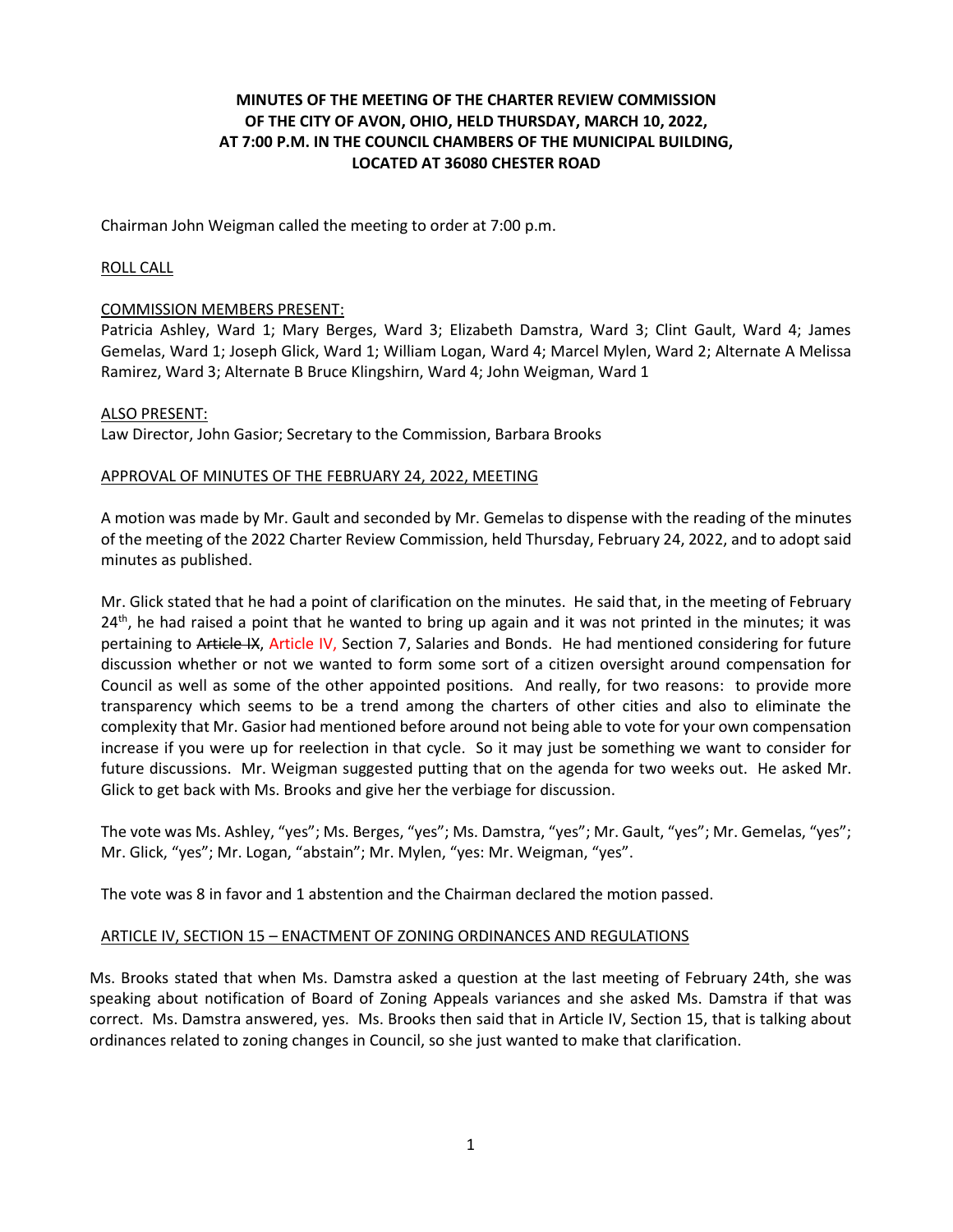#### DISCUSSION OF THE FOLLOWING ARTICLES OF THE CHARTER OF THE CITY OF AVON

#### a.) ARTICLE V – ADMINISTRATIVE OFFICERS AND DEPARTMENTS

Mr. Weigman asked if there were any thoughts from anybody as far as changes or suggestions?

Mr. Gasior noted that the biggest change under this Article was made the last time that Charter Review met and that was the removal of the Parks Director. Since then there have really been no changes required.

Mr. Glick asked, regarding the Finance Director, if there was a requirement that they are either a CPA or have some certification in order to be the Finance Director of a city? Mr. Logan said that he has been the Finance Director of the City of Avon since May, 2008, and he is a CPA. But it does indicate in Article V, Section 3, that "no person shall act as Director of Finance unless such person possesses an undergraduate degree with a major in accounting or finance (which he has) from an accredited four year college or university or a postgraduate degree in accounting or finance (which he has in finance) and such person has at least three full years of accounting experience." It says that in the Charter.

Mr. Logan said that he has a comment about Section 6, Treasurer, before we leave Article V. It might have been the last Charter review where some questions came up on the Treasurer position and he remembers going to one of the meetings to clarify it. It is an interesting position because it is not a treasurer position in the true form of, say, a school treasurer; that is a completely different role. And he knows that the City of N. Ridgeville has a treasurer in a completely different role. Our treasurer is a very part-time job which reports right to the President of Council and Mr. Logan looks at that job as more of an internal type audit function. So our treasurer signs every check that goes out of here; we require two signatures and the Treasurer's is one of those. It does not mean that every single check happens that way; sometimes the Asst. Finance Director and/or the Mayor will sign with him but generally our Treasurer is signing every check, doing bank reconciliations every month, reviewing all receipts every month, approving wire transfers, and we only wire money a few times a year to pay debt service; that is the only thing we wire money for. The Treasurer does not report to Finance and does not even use our financial software. We have to provide the Treasurer with certain reports each month, certain bank statements, but it is an independent function of the Finance Department. There were some questions about it the last time around on Charter Review. Mr. Logan said that he is not suggesting a change; he just wanted to explain the position.

#### b.) ARTICLE VI – CIVIL SERVICE COMMISSION

Mr. Gasior said that in the Charter Reviews in 2007 and 2012 we made some changes that he thought that everybody is satisfied with and we have been operating under those changes since then. A big one paved the way for us to adopt a "rule of three" when we promote and that worked out pretty well for us on promotional exams.

Mr. Glick stated that he had a point of grammatical modernization. Throughout the document it talks about "Chairman" and he thought that they should consider changing that across the document to "Chairperson".

Mr. Weigman asked Ms. Brooks if updates like that can just be performed and Ms. Brooks said that Mr. Gasior could clarify that. Mr. Gasior then said that he thought that we can probably make that change with the codifier without having to go through the Charter amendment process to do that. He did not see any reason why we cannot just take out the masculine and go with something more gender neutral. "Chairperson"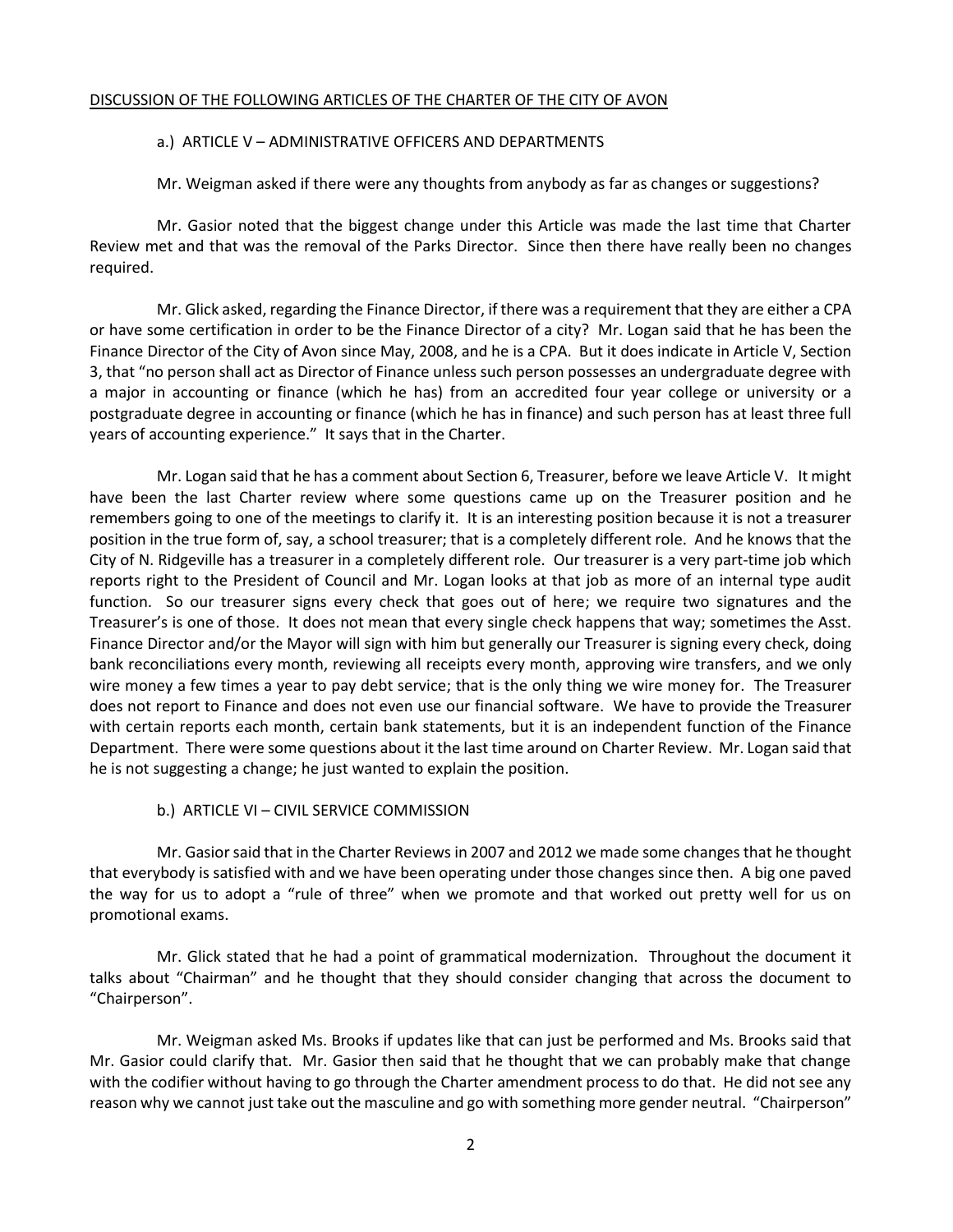would be a good designation there. We may see that again in subsequent Article VII. Mr. Weigman asked Ms. Brooks if that would be just a general "search and replace" on a computer program and Ms. Brooks said that she would have to contact the codifier to update it online and in the physical codified book.

#### c.) ARTICLE VIII – FINANCES

Mr. Weigman stated that he reached out to the School District Treasurer concerning the threshold for public bidding for the School District. Mr. Logan said that for the City of Avon, there is a \$10,000 threshold in regard to the sale of a publicly owned asset, and a \$50,000 threshold with respect to purchases. Mr. Klingshirn noted that it does not even say that in the Charter. Ms. Damstra said, but it is State of Ohio law, isn't that right? Mr. Gasior said, yes, that is right. Mr. Weigman asked if that was the piece for disposal of property or was it actually the bidding and Mr. Logan said, the public bidding. The first paragraph in here is in regard to public bidding of product or services and we do not reference it here and maybe we should; we do reference Ohio Revised Code. We mention the exceptions in this paragraph to some degree but the second paragraph in this section 5 is in regard to disposition of assets having a value of \$10,000 or less and an asset can be an old ambulance or fire truck or vehicle that we are selling. If it has a value of \$10,000 or more we come to Council and have them pass an ordinance before we place it on some kind of an auction. Assets under \$10,000 we use a service called GovDeal; it is an online auction and over the years that Mr. Logan has been here, we have sold a couple hundred assets that way. So the first paragraph in this Section 5. is about the bidding for purchasing, but the second paragraph is the disposing of assets.

Mr. Weigman noted that in our first meeting, Mr. Logan had mentioned that he wanted to look at a piece of this. Mr. Logan said that he and Mr. Gasior have talked and in the first paragraph, one of the exceptions to that public bidding is "personal services" and we always kind of struggle with that. Should we go out to bid? Should we put something out there officially for a brokerage service for brokering health insurance or a study for a broadband assessment? Or for a consulting type service? Where is the definition of personal services? In the Ohio Revised Code 307.86, it does get a little specific with some of those things; it does mention consultant, it does mention services related to information technology such as programming services that are proprietary or limited to a single source, and things like that. Mr. Logan said he is not necessarily suggesting a Charter change but he is just suggesting we maybe define "personal services" a little better.

Mr. Weigman agreed that the definitions should probably be something for Council to tighten up and not for discussion as a Charter amendment. Mr. Logan asked if Council can legislate what might be considered a personal service? Mr. Gasior said, yes, he thought they could do that. The way this is worded in Section 5, it says "except for" and then "for personal services" so Council might pass an ordinance and define what that is. There really is not any comparable section in Section 7 in the ORC, which covers municipalities. The only thing you have is section 735.05 where you have the \$50,000 limitation on the expenditure but we could certainly adopt all of those exceptions in 307 and make it part of our Codified Ordinances. It might be a little cumbersome, sticking it in the Charter, especially if it is subject to changing periodically and Mr. Logan agreed.

Mr. Glick said that Mr. Logan had mentioned consulting firms. Let's say, for instance, we have a consulting firm come in to evaluate the operations of the City government, wouldn't we have an RFP (Request for Proposal) for that from multiple firms? Mr. Logan said, yes, for something like that, he would want to have an RFP. We have asked for certain audits to be done of certain operations and for those things, we have gone out to an RFP bid process. Mr. Glick said, but it would not be required though because you could categorize that as a personal service. Mr. Logan said that you probably could. Mr. Glick said that he was just wondering if it would make sense to put some legislative sort of definition to it, perhaps thresholds against whatever the legislation would define.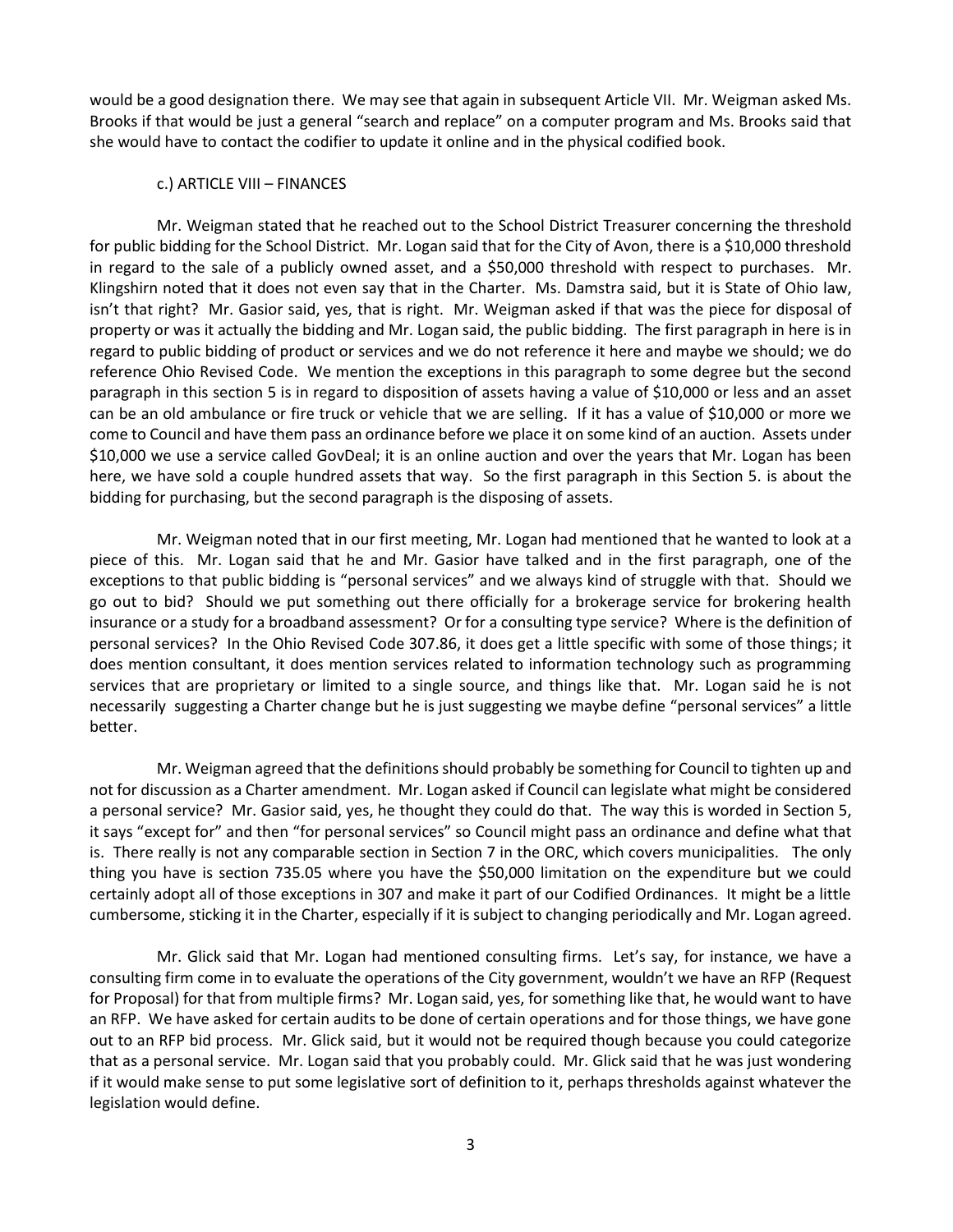Mr. Weigman asked Mr. Gasior if he could present that to City Council and see if that is something they would want to take up and Mr. Gasior said, yes, certainly you could take it to City Council.

Jen Demaline, 39345 Loretto Court, stated that outside of being a member of Avon City Council, she works for the City of Bay Village as the Human Resources Director and she just wanted to inform the Commission that Bay Village does have an ordinance such as the one they are speaking about that defines and sets limits outside of the Charter.

Mr. Weigman asked Ms. Brooks if she could pull that ordinance up so that they might take a look at it and Ms. Brooks said she would do that. Mr. Gasior asked for a copy of that also and Ms. Brooks said that she would provide that to him.

Mr. Logan stated that he had one other comment with regard to the exceptions. For the first exception it says, "except for such amounts as are set forth in the Ohio Revised Code as exceptions to the requirement of public bidding by municipalities". Mr. Logan said that there is a thing that is called a "State Contract". There is a vendor that has a State Contract with an Ohio agency now (he thought it was the Development Services Agency) and if that State Contract is out there and your purchase is over \$50,000 you are still ok as long as they have that State Contract number. And sometimes there are personal services that have those contracts as well. Mr. Gasior added that there are a lot of cooperative purchasing organizations out there that were allowed to piggyback on those bids that are solicited by those organizations and take advantage of the pricing.

Mr. Gault said they had talked before about increasing the threshold from \$50,000 to \$75,000 or \$100,000; what is the pro/con on that? Mr. Gasior said that one of the reasons to think about it is that the prevailing wage is \$78,000 and it just seemed like the two should go hand in hand. If you are going to have to bid a job at \$50,000 you will not have to pay prevailing wage until the contract goes over \$78,000 so it is almost like, why don't we just put the two together but that is not the way the State operates it. The State separates the two; you have the \$50,000 threshold on the one hand and then you have the \$78,000 threshold on the other. The significance of that is that if we want to do a small sidewalk program and we want to take that on ourselves and the bid comes in at say \$20,000., we have a contractor doing that work for \$20,000 and the homeowner wants to accept the assessment or pay and we are giving them the best price we can because we are not paying prevailing wage; that contractor is not paying prevailing wage. If that sidewalk project goes over that \$78,000, we are putting a big price tag on that sidewalk for the homeowner because our contractor is now going to have to pay prevailing wage. That would probably encourage the homeowner to go out and hire a local contractor and have the work done themselves. So that is the only time it comes up is when you have these small contracts and you are trying to do work that you are going to assess for, which is really the sidewalk program and you are trying to give the resident the best price that you can but if your sidewalk program expands to a large scale of \$100,000 or \$120,000 project, you are not going to be able to do that for the folks.

Mr. Logan stated that when he started working for the City 13 years ago, the prevailing wage was around \$40,000; now it is \$78,000 and has been \$78,000 for a couple years. Mr. Gasior noted that goes up much faster than the other. He think the better idea is that we take care of that personal services definition through our Codified Ordinance and that will probably help us far greater than any other changes that we need to make. He added that he thought maybe in the next couple of years, the State is going to amend 735.05 and raise that \$50,000 number to probably \$75,000 just because the last time they did it was in 2012 so it has been 10 years and he cannot imagine with prices going up and the cost of everything, that they are not going to increase that.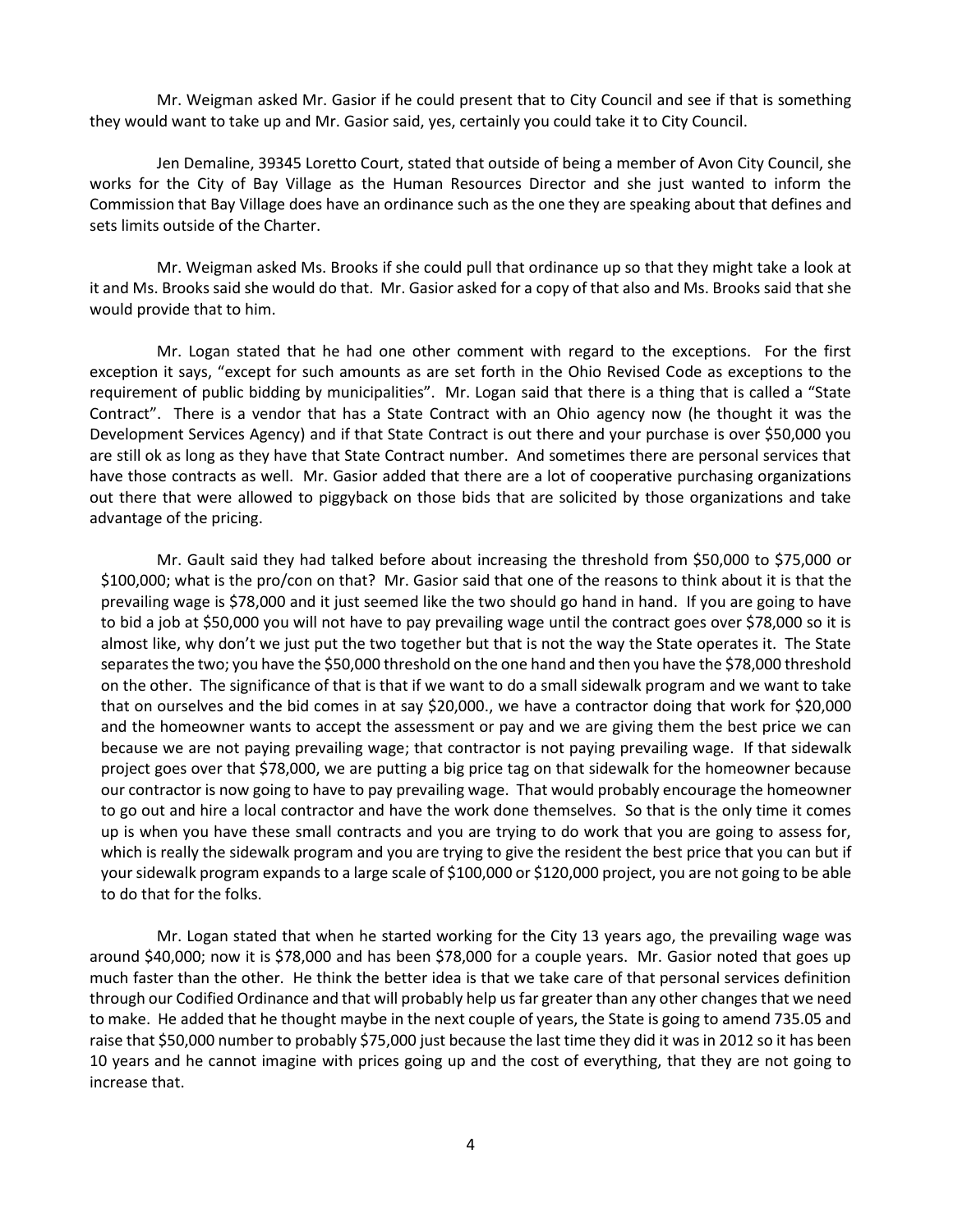#### DISCUSSION OF AMENDING ARTICLE IV, SECTION 12, LAST PARAGRAPH (POSTING PLACES)

Mr. Weigman asked Ms. Brooks to clarify that currently five postings are required and Ms. Brooks said that was correct; the Charter says we have to post in five places. Mr. Weigman stated that the School District posts on their website and if there are special meetings, those are posted in the local newspapers as well. Ms. Brooks said that what they are talking about in the Charter is posting enacted legislation. Mr. Weigman said that he was just giving a comparison. He thought that it is a burden for the City to post all these places.

Mr. Klingshirn said that he went to one of the locations and the person he talked to did not even know what he was talking about so he does not think half of the places post them and if they do, it is for a day and then they are gone. He noted that most people use the website. Mr. Gault asked what the process was for posting the legislation; how is it sent? Ms. Brooks responded that once we certify all the legislation, the copies are given to the Police Dept. and the Police Dept. distributes them to the five locations and then those locations are to post them publicly somewhere for the public to come and view them if they wish. Mr. Weigman asked what the five locations were and Ms. Brooks said, the Library, Drug Mart, Senior Center, City Hall, and the Post Office. The Charter says City Hall and four other locations.

Mr. Gemelas stated that if there is no real proof of service for our posting then we can get ourselves in a little bit of trouble with that because it is bad enough when you try to litigate and you cannot find service on somebody. He said he cannot see how we are doing that without at least an attestation by the officers that it was posted in the five places. And that could pose a real problem. Ms. Brooks said that she agreed with Mr. Gemelas. The Police Dept. is taking them around but how do we control what happens to them? All the locations are not City property.

Ms. Damstra asked why does the Police Dept. have to do the posting? Ms. Brooks said that she does not know that they have to do it; that has just been practice for probably decades.

Mr. Gault asked if we have to post at five places. Can't we just say online and City Hall? Mr. Gemelas said and then there is the proof that it was posted on the website; you have to make sure that people are actually putting it in there. Ms. Brooks stated that they are already posted on the website. She handles that and they are there permanently once she places them there.

Mr. Weigman asked Mr. Gasior to consider writing up a potential update to the Charter as far as the locations for posting. Ms. Damstra stated that before that is done, she would like to add a comment. She thinks that it is important to still have a physical copy in some place. Ms. Ramirez added that it is also important specifically for different age groups to have something physical. Ms. Damstra said, yes, she did notice that most of the posting places were where senior citizens might go but she still thinks physical copies are important. She said that she would not go on the website just to check it out. Mr. Logan said that he agreed. There are people who come into City Hall, and not just seniors, who do not know how to use a computer or an I-phone. He said, so he does not know that we have to post in five places but the Library, the Post Office, and City Hall would be good because there are a lot of people out there who are not going to use the web.

Ms. Damstra asked if there would be a place in our new Library for things like this and Mr. Gasior said that he thought that our Safety/Service Director went over and checked with the Library and he believes they are going to have a spot In the new Library for posting. Ms. Brooks added that she spoke with the Library Branch Manager yesterday and she confirmed it with her.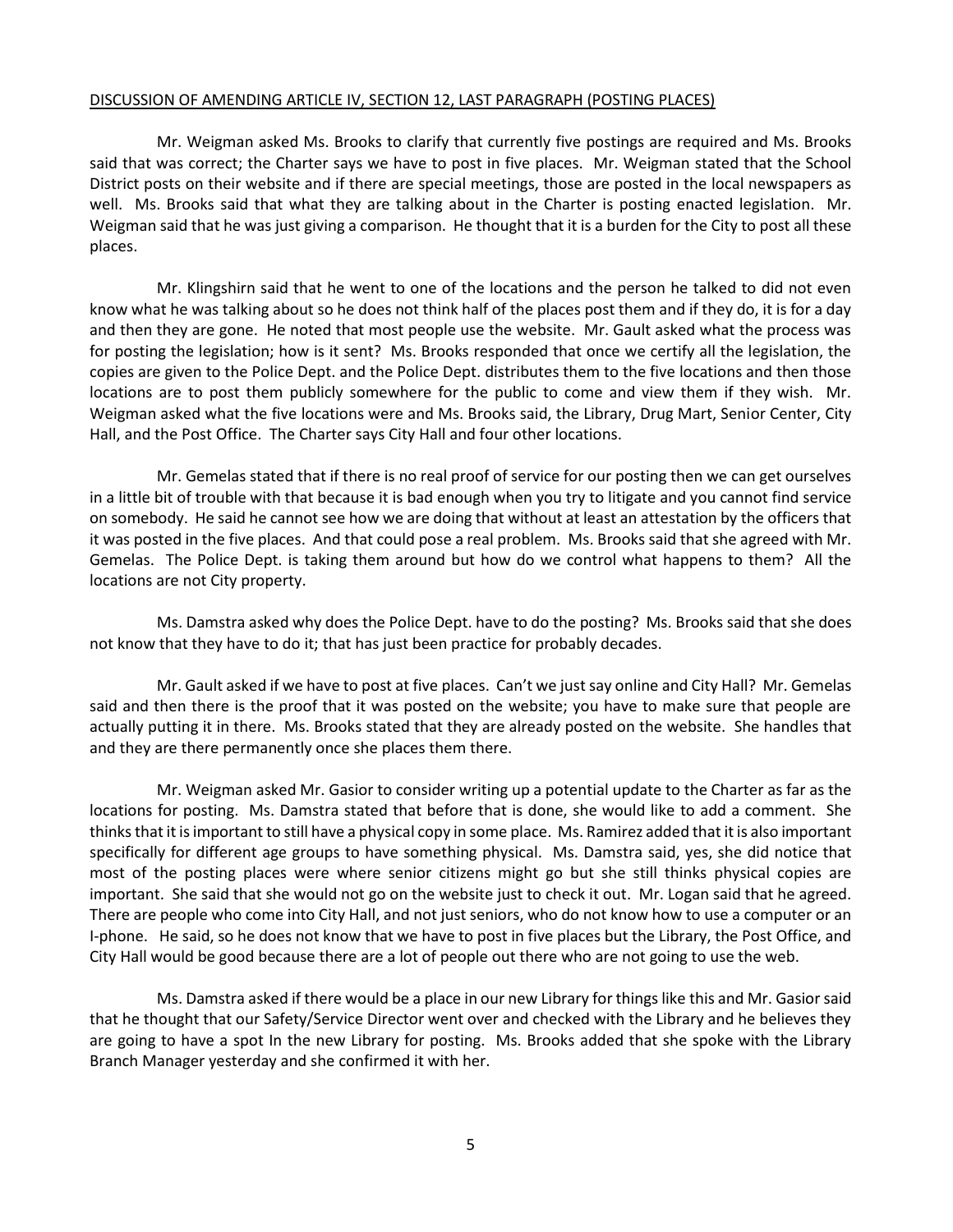Mr. Weigman suggested changing the number of posting places from five to four and taking out the retail location. That would not lessen the burden a lot but the Police are probably hitting those other places more often anyway. Mr. Gemelas said that the legislation could be emailed to the locations and they could confirm that they posted it. Mr. Gasior stated that it is on the website and Ms. Brooks confirmed that it was. Mr. Gasior stated, so if you just go to the City Hall website you can access it and Ms. Brooks said, yes, you can. Mr. Gasior said, so we could cut the posting places back to four and then insert language that we will post the legislation on the City's website. Mr. Gemelas said his only concern is being able to prove that we did post it. Technically, we cannot do anything without that being for sure. If somebody comes in and rips one down from one of the four locations, somebody could say they were there and did not see that. Mr. Gasior noted that we have not had a problem but he guessed there always could be. Mr. Gemelas said the first thing we always attack is whether you comply with your own ordinances. Mr. Gasior said that he thought that the real issue is the fact that it specifies in the Charter that you are going to post in five places. And what those five places are should be up to Council which is where we are right now. Council sets that up and he thought that Council could eliminate Drug Mart and replace that with the City's website as the fifth place.

Mr. Weigman said, so if we go with the path that we are talking about right now, we will not need to go to the voters. Leave the posting places at 5 and just change the fifth one to the City website. The number will still be five, so no change and no vote required. Ms. Demaline said if they do decide to go to the voters, she would go all the way and just have it posted electronically. You can always do more postings; we can have an Ordinance that we post more places. Mr. Gasior said what he was thinking of doing was just leaving it the way it is and then just like we replaced Buck's Hardware with the Library, we can take out Drug Mart and put the City's website as the fifth place to post. And then we cover the Charter because we are posting in five places and then Council just designates the City's website as the fifth location. Ms. Demaline said she would be happy to introduce that to Council.

Mr. Logan stated that he agreed with Mr. Gemelas that somehow we should try to get a verification that they posted it, perhaps getting a confirmation email back to us that says it is posted. Mr. Gasior said, or the officer would come in and testify that they left a copy. Mr. Gemelas said the officer could file a proof of service that says they went to this location and they sign it this date and we keep that in the records, just like we do with anything else where we file litigation. We have process servers doing that all the time. Mr. Weigman said that maybe it is worthwhile having a discussion with the managers or directors at each of these locations to just remind them what the requirement is. He suspects that maybe they do not understand it. Ms. Demaline asked how often things are posted and Ms. Brooks said that we are sending them weekly or biweekly. Mr. Gameles noted that could be a little burdensome for a lot of people; that is five copies for every one ordinance, correct? Ms. Brooks said that is correct; this is posting certified copies of the ordinances.

Mr. Gault said that he thought it was a good point about the possibility of the City getting into trouble if it cannot prove that it abides by the requirement of posting in five places. He suggested posting the legislation online and having it out for public viewing in the lobby at City Hall as the standard thing that we always do and then just as a nice practice that we do on our own, we could exceed the requirement and have it at the Library, etc. Then nobody can sue or bring litigation by asking for proof of posting at all these places. Also, he thought it was a waste of City dollars to be sending out all these copies and having our Police officers driving around to five different place to post them.

Mr. Gasior said, so following up on Mr. Gault's point, we could amend the Charter to say that we are just going to post electronically and at City Hall and if Council wants to expand on it they can do that. Mr. Klingshirn added, and to the point about proof that it was posted, we know that Ms. Brooks is going to put it up in the City Hall lobby and it will be on the website.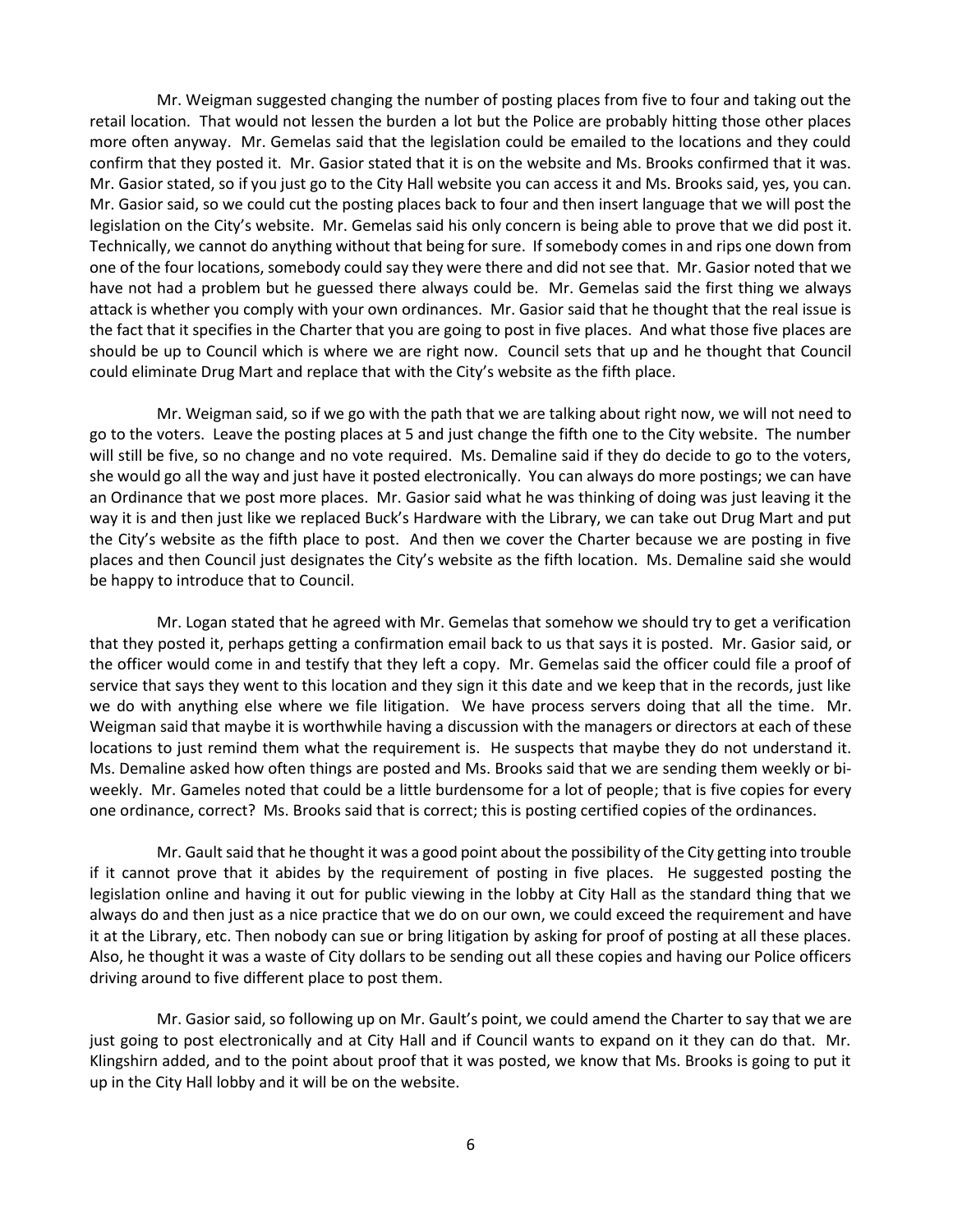#### DISCUSSION OF WARD DISTRICT SIZES

Ms. Brooks stated that she provided at their places copies of what is posted on the charters of Avon Lake, City of Westlake and City of Elyria regarding wards. Mr. Gasior said that he thought that all these charters require a review of the wards every 10 years. Avon Lake's charter states "shall review ward division within 90 days after the first day of July of the year following the decennial census year". Mr. Gasior said that he wanted to point out that the Avon Ward Council members are up for election in the odd-number years every four years. They were just up in November of 2021 and they will be up again in 2025, 2029, 2033, etc. so maybe we should consider like the first day of July of the second year following the decennial census which would always kick in to that second year at 2022, 2032, 2042, etc. It gives everybody enough time to know where their Ward is in advance of that next election that is going to occur in an odd number year.

Mr. Weigman asked, so it would be July of 2022, then to kick this off? Mr. Gasior said he thought that we should start in 2032. He thought that Council is going to have to address what they do in the next Ward election which will take place in 2025. Mr. Weigman asked why would we wait and Mr. Gasior said because there is nothing really impacting the election of anybody in a Ward. There is not another Ward-specific election until 2025. Mr. Weigman asked, so why don't we get this done before 2025? Mr. Gasior said, yes, but Council could do that in 2023. Mr. Weigman clarified, on their own. Mr. Gasior said, yes, and you could start a Charter provision for 2032 and then every 10 years after that your Charter is requiring Council to do what Council is going to do this time around. Right now the only body that needs to address this is City Council under Chapter 206 of the Codified Ordinances and it spells out what the boundaries are. Mr. Gasior said that he talked to David Stambol at the Board of Elections about a month ago and he said we do not need to worry about this because the next election in Avon is for At-Large Council members, so the Wards do not matter. It does not matter what Ward you live in for the County elections, the elections for State Representatives, etc. The actual Ward vote does not really come into play again until 2025. So Council has time to redraw these boundaries and then, if the Charter amendment passes, you will have in the Charter an obligation to draw up those boundaries after the 2030 census.

Mr. Gasior added that you could say that we are going to do a review by 2024 and then we are going to require it in July of 2032 and then every 10 years thereafter.

Ms. Berges stated that if we did not do something for this next upcoming Ward election, you could almost wait for the next Charter Review Commission to enact that language.

Mr. Weigman said that he thought the review ought to be done as there is such an imbalance in the Wards. He has been through the election as a School Board representative and he knows how huge and how unfair it is to the Ward 1 Councilperson to run the campaign there; it gets gigantic. So he thought that in fairness to all the Council candidates, it just makes sense to do it before the next Ward elections.

Ms. Ramirez asked, if we did not write the language that way saying we have to do it by 2024, what drives Council to do it? Is there anything saying that they have to? Mr. Gasior said, no, and that is why you put it in the Charter saying they have to do it by a date in 2024 and then the next date would be that second year following the decennial census and then every 10 years thereafter.

Mr. Weigman stated that if no one objects to that, Mr. Gasior can have that written up for the next meeting and Mr. Gasior said that would be fine.